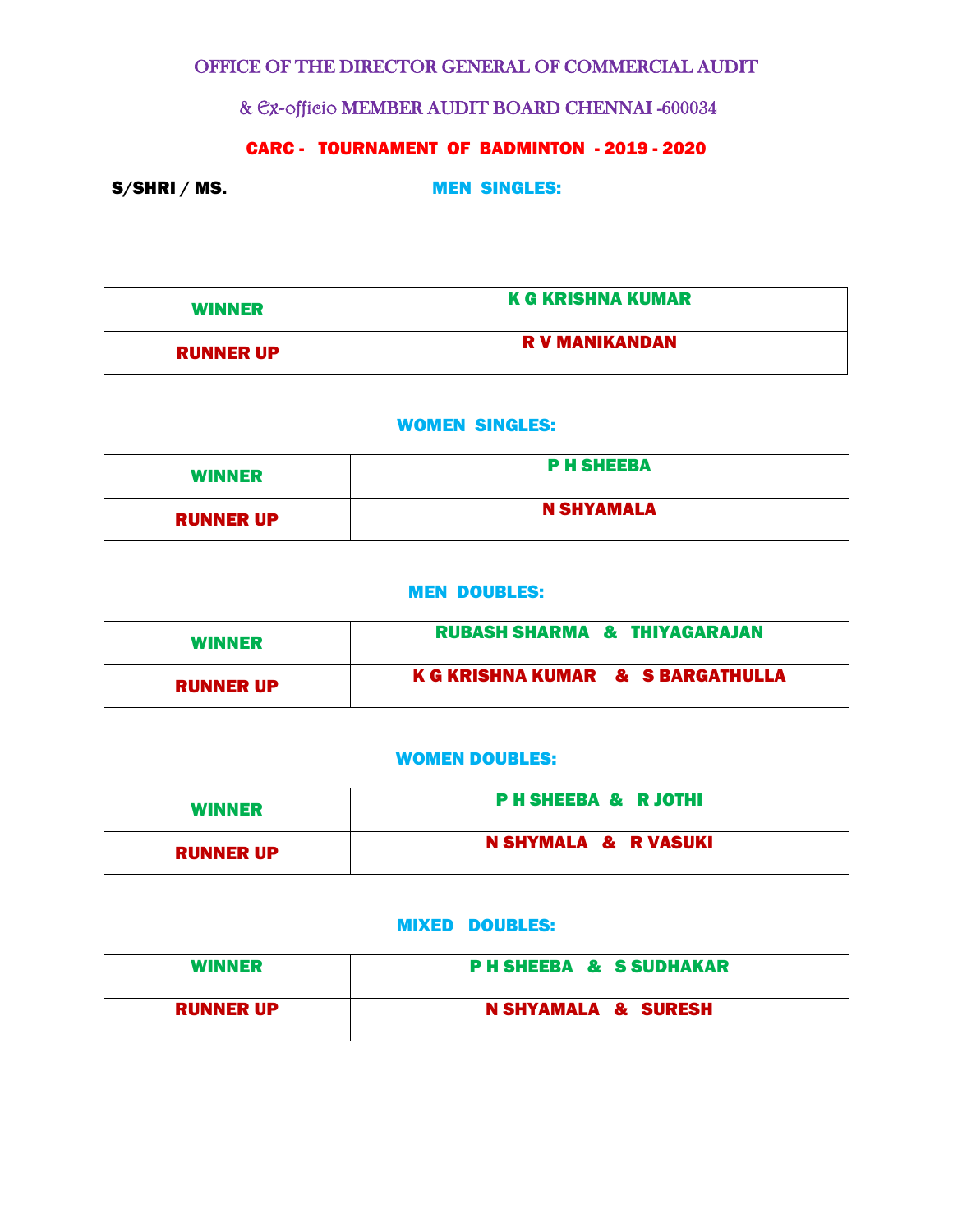## OFFICE OF THE DIRECTOR GENERAL OF COMMERCIAL AUDIT

## & Ex-officio MEMBER AUDIT BOARD CHENNAI -600034

# CARC - TOURNAMENT OF CARROM - 2019 - 2020

### S/SHRI / MS.

### MEN SINGLES:

| <b>WINNER</b><br>sв | <b>SUDHAKAR</b> |
|---------------------|-----------------|
| <b>RUNNER UP</b>    | <b>NISAMY</b>   |

#### WOMEN SINGLES:

| <b>WINNER</b> | <b>ANJANAPRIYA</b> |
|---------------|--------------------|
| UP<br>PIII    | <b>ACTIVE</b>      |

### MEN DOUBLES:

| WINNER           | <b>PALANISAMY &amp; THANGARAJ</b>  |
|------------------|------------------------------------|
| <b>RUNNER UP</b> | <b>VYTHEESWARAN &amp; SUDHAKAR</b> |

#### WOMEN DOUBLES:

| <b>WINNER</b>    | <b>ANJANA PRIYA &amp; VASUKI</b> |
|------------------|----------------------------------|
| <b>RUNNER UP</b> | HOBANA & RATI                    |

#### MIXED DOUBLES:

| <b>WINNER</b>    | <b>ANJANA PRIYA &amp; MANIKANDAN</b> |
|------------------|--------------------------------------|
| <b>RUNNER UP</b> | <b>SHEEBA &amp; BABU</b>             |